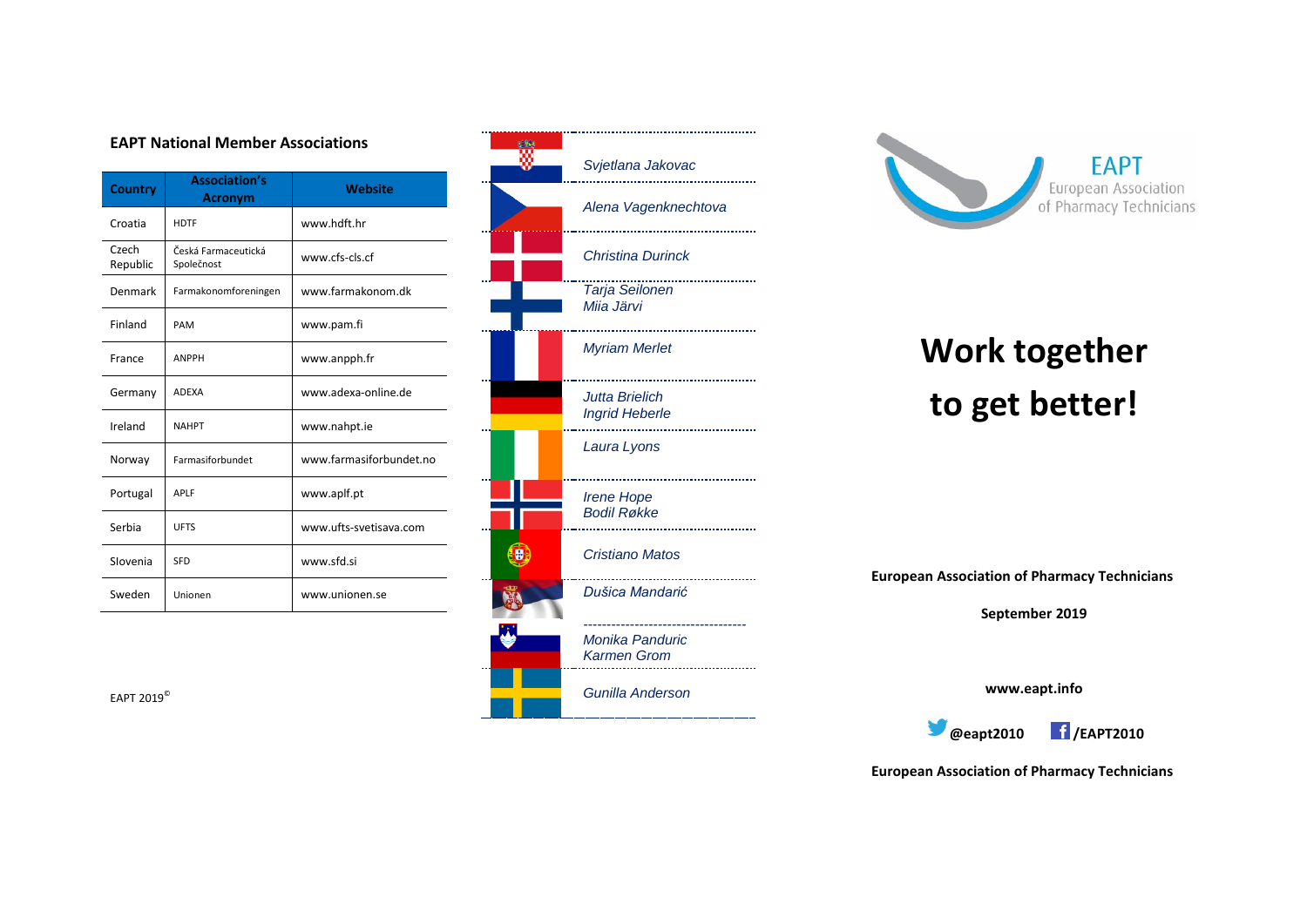## **EAPT STRATEGY**

The purpose and role of EAPT is to provide and compare information on the role and education of pharmacy technicians across Europe.

### **Who we are**

EAPT is a non-profit making association and supports pharmacy technicians in the provision of a safe, effective and efficient pharmaceutical service for the benefit of the patient in all EAPT member countries.

#### **Meetings of the CEPT**

Created in 1989, the Committee of European Pharmacy Technicians (CEPT, now EAPT) met once a year in the following countries:

- 1989 Paris (France) first exploratory talks
- 1991 Copenhagen (Denmark)
- 1992 Hannover (Germany)
- 1992 Madrid (Spain) Founding of the Standing Committee CEPT
- 1994 Breukelen (Netherland)
- 1995 Hillerød (Denmark)
- 1996 Nimes (France)
- 1997 Porto (Portugal)

 – Stockholm (Sweden) – Hamburg (Germany) 2. meeting, new name – CEPT – Oxford (UK) – Copenhagen (Denmark) – Oslo (Norway) – Dublin (Ireland) – Berlin (Germany) – Belfast (UK) – Stockholm (Sweden) – Copenhagen (Denmark) – Zagreb (Croatia) – Oslo (Norway) – Lille (France) – Lisbon (Portugal) new name – EAPT

#### **EAPT Meetings**

EAPT meets once a year and a National Association hosts the annual meeting; the General Assembly as stated in the EAPT statutes.

– Cardiff (Wales, UK) – Budapest (Hungary) – Bled (Slovenia) – *Facebook launch* – Helsinki (Finland) – Hamburg (Germany) – *Website launch* – Dublin (Ireland) – Copenhagen (Denmark) – *Election* – Glasgow (Scotland) – Stockholm (Sweden)

#### **First Board elected in Cardiff (2011)**

| President             | João José Joaquim                                        | Portugal            |
|-----------------------|----------------------------------------------------------|---------------------|
| <b>Vice-President</b> | Susanne Engstrøm                                         | Denmark             |
| Secretary             | Catherine Piron - 2011/12<br>Tess Fenn - 2013/14         | France<br>UK        |
| <b>Treasurer</b>      | Monika Panduric - 2011/12<br>Svjetlana Jakovac - 2013/14 | Slovenia<br>Croatia |
| <b>Member</b>         | Tess Fenn                                                | UK                  |

#### **Second Board elected in Helsinki (2014)**

| President             | João José Joaquim | Portugal |
|-----------------------|-------------------|----------|
| <b>Vice-President</b> | Christina Durinck | Denmark  |
| Secretary             | Tess Fenn         | UK       |
| <b>Treasurer</b>      | Svjetlana Jakovac | Croatia  |
| <b>Member</b>         | Monika Panduric   | Slovenia |

EAPT was registered

Registered Company number 0649.800.723